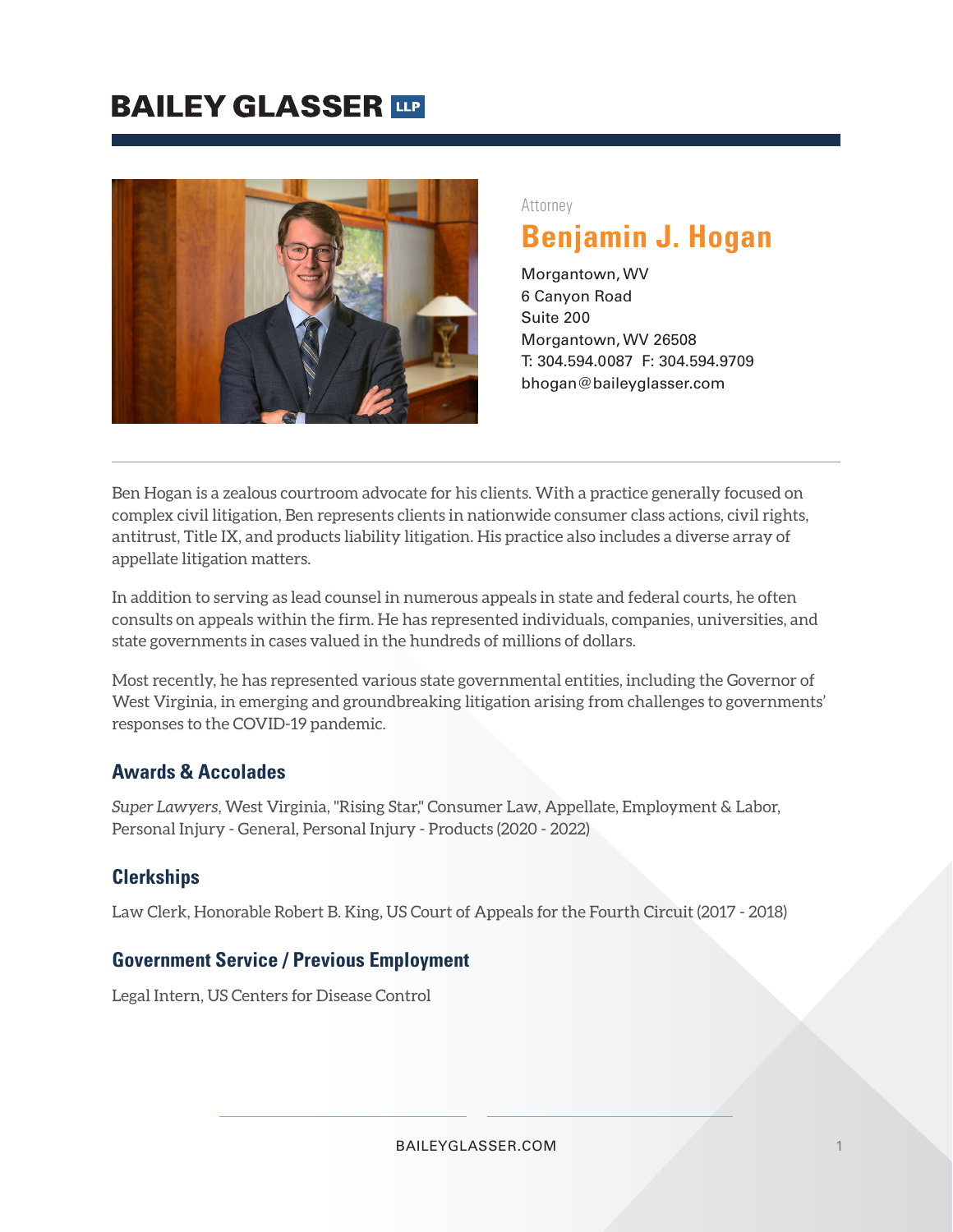BENJAMIN J. HOGAN

#### **Practice Areas**

Appellate and Supreme Court Practice Catastrophic Personal Injury Class Actions Consumer Litigation Labor & Employment Telephone Consumer Protection Act (TCPA)

#### **Education**

J.D., West Virginia University College of Law, 2016, Editor-in-Chief, *West Virginia Law Review* M.A., West Virginia University, 2009, *magna cum laude* B.A., West Virginia University, 2009, *cum laude*

### **Admissions**

West Virginia US Court of Appeals for the Fourth Circuit US Court of Appeals for the Eleventh Circuit US District Court, Northern District of West Virginia US District Court, Southern District of West Virginia

### **Case Studies**

Krakauer v. Dish Network LLC

### **Representative Matters**

- Serves as lead appellate counsel for the Plaintiff in a civil rights case involving a fatal police shooting.
- Served as Special Attorney General for the State of West Virginia in an antitrust lawsuit, which resulted in the largest antitrust settlement in the history of West Virginia.
- Represents nationwide classes of consumers in claims brought under the Telephone Consumer Protection Act (TCPA), including *Krakauer v. Dish Network.*
- Represented clients on appeal of medical malpractice claims in North Carolina state court.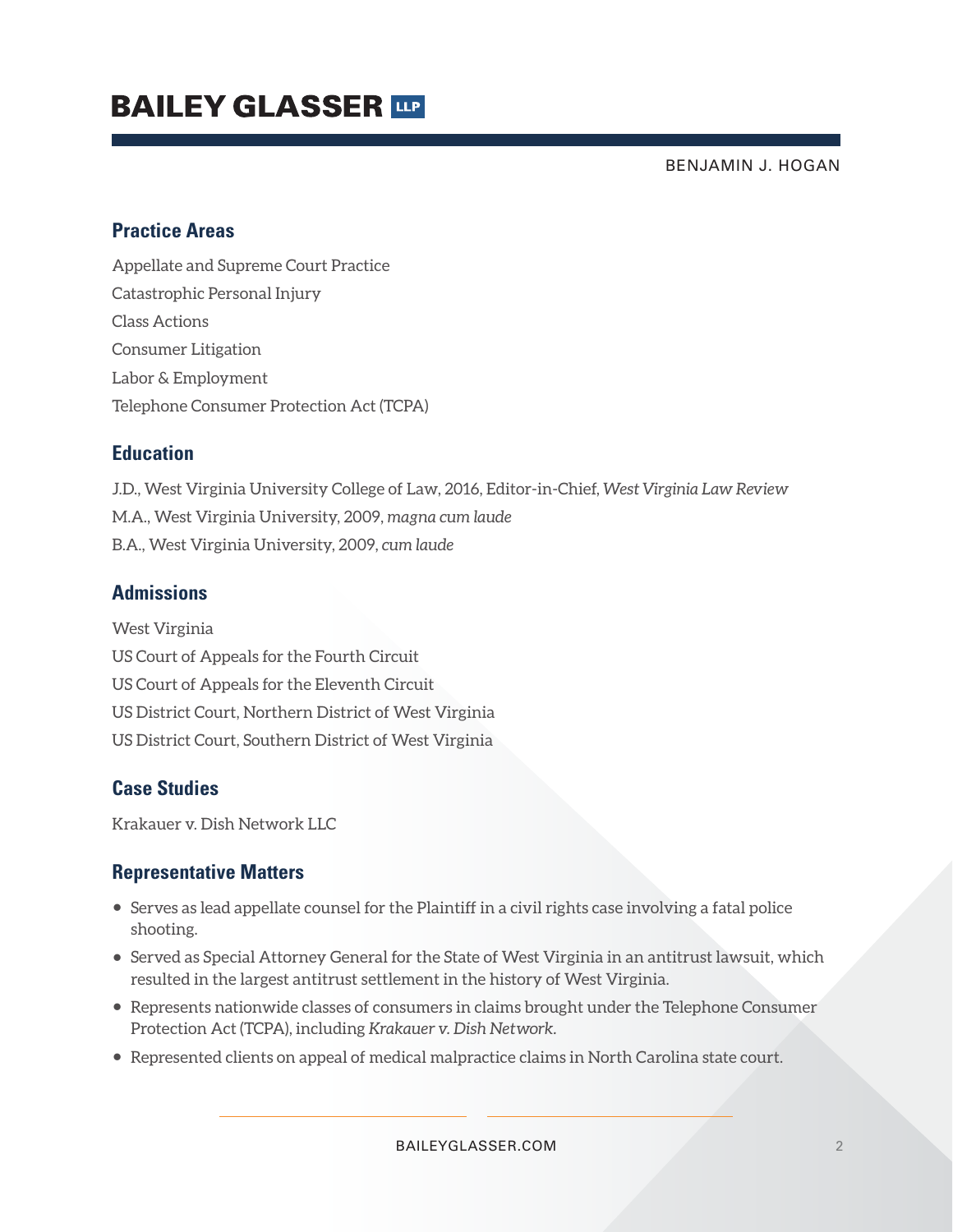BENJAMIN J. HOGAN

- Represents a police officer in whistle blower and wrongful termination claims.
- Brought claims on behalf of a class under the Fair Credit Reporting Act.

#### **News & Insights**

Justice Prevails Again: Bailey Glasser Secures Another Win for Governor's Pandemic Response 06.21.2022

Bailey Glasser Secures Appellate Victory Over Dow Chemical Company: West Virginia State University's Contamination Suit Will Proceed in State Court 02.03.2022

Home Is Where the Harm Is: Peloton Treadmill Injuries 09.16.2021

Bailey Glasser Lawyers Recognized for Inclusion in 2021 Super Lawyers List 05.12.2021

Women's Lacrosse Players File Sex Discrimination Class Action Against Fresno State for Eliminating Team and Violating Title IX 02.12.2021

Court Rejects DirecTV's Attempt To Enforce "Infinite" Arbitration Contract 02.12.2021

East Carolina University Agrees to Reinstate Women's Swimming, Diving & Tennis; Develop Gender Equity Plan; and Comply with Title IX 01.07.2021

Justice Prevails for A Fourth Time: Bailey Glasser Secures Another Win for Governor's Pandemic Response 12.03.2020

Bailey Glasser Federal Appeals Court Victory: Police Officer Must Stand Trial in Fatal Shooting 11.24.2020

WV Attorney General Patrick Morrisey and Governor Jim Justice Announce \$101.3M Settlement in Paving Antitrust Case 10.30.2020

Justice Prevails Again: Bailey Glasser Secures Win on Behalf of Governor 10.27.2020